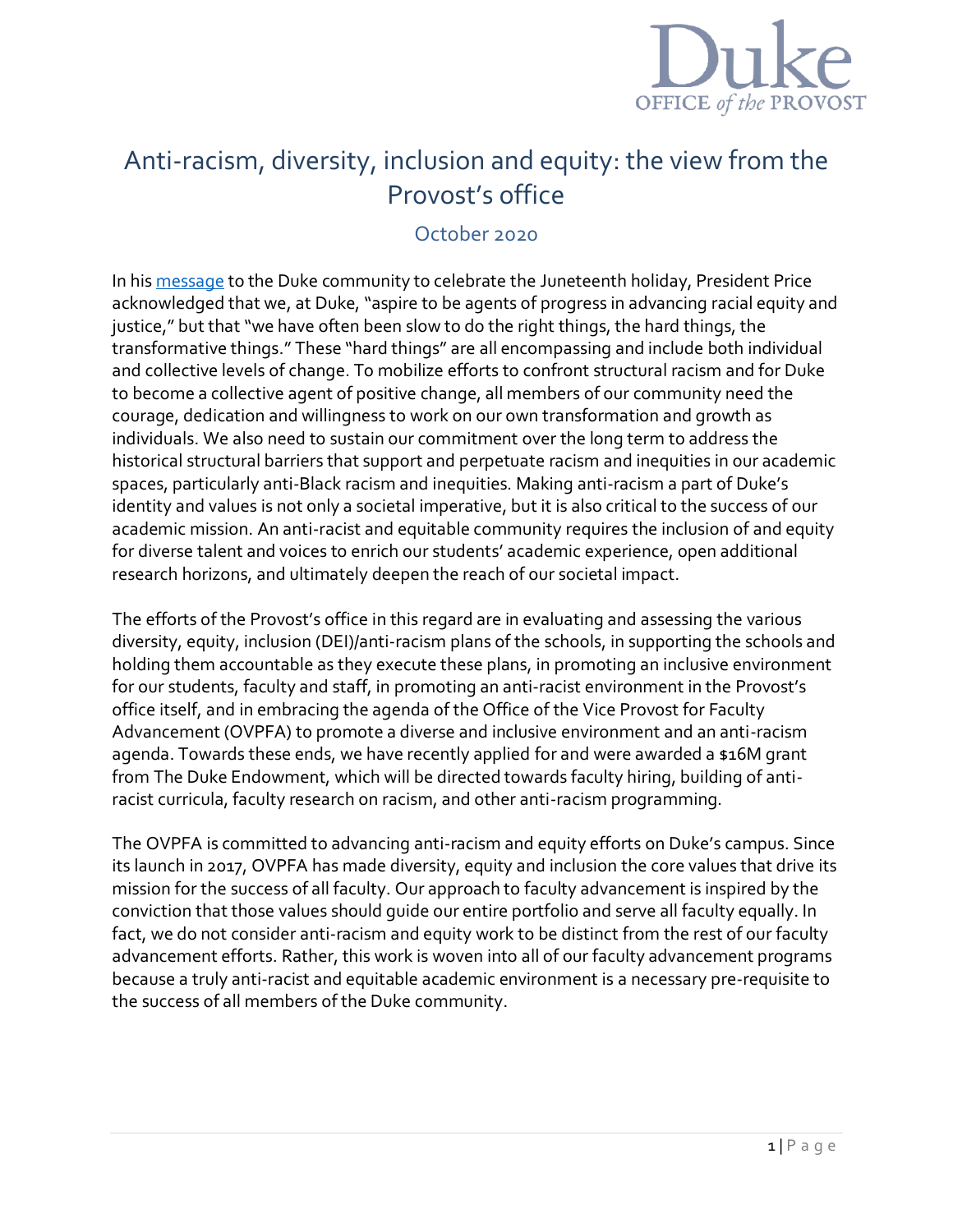OVPFA's efforts are focused on three areas:



- **Hiring faculty from diverse backgrounds** and ensuring that our hiring efforts and processes are equitable and consistent with our diversity and inclusion goals are essential. We need to continue to increase faculty diversity across Duke to reflect the diversity of the student body and the country. We also need to enrich the student experience and continue to strengthen the research and service missions of the university. Since the creation of OVPFA three years ago, the number of regular rank Black faculty at the university has increased from 67 to over 80 (about 7% of regular rank faculty across the university). That is a modest positive development and a foundation on which we must build. In this regard, the Provost recently secured a \$16M grant from The Duke Endowment to further diversify the faculty. This encompasses both individual faculty hiring and cluster hiring to build critical mass and expertise in areas where Duke does not have strong representation of underrepresented faculty. These resources will complement other investments from schools and academic programs.
- **Providing faculty and leadership development** programs and resources that aim to support faculty throughout their careers at Duke. These programs are important for faculty retention, growth and success. Effective faculty development initiatives that encompass all areas critical to faculty success are crucial to retaining diverse faculty talent and developing future academic leaders. These programs intersect with our efforts to create an inclusive and anti-racist environment (for example, with support for faculty-led initiatives as described here: [https://today.duke.edu/2020/03/community](https://today.duke.edu/2020/03/community-writes-together)[writes-together\)](https://today.duke.edu/2020/03/community-writes-together).
- **Bolstering climate, culture and community programs** and efforts that seek to foster an environment that is equitable, supportive, respectful, professional, and committed to confronting racism and biases within our academic programs. This work also seeks to address conduct that aims to diminish or exclude any group. Without a healthy academic ecosystem that is committed to antiracism and embraces and celebrates academic diversity and excellence, our hiring efforts and faculty and leadership development initiatives will not be sustainable.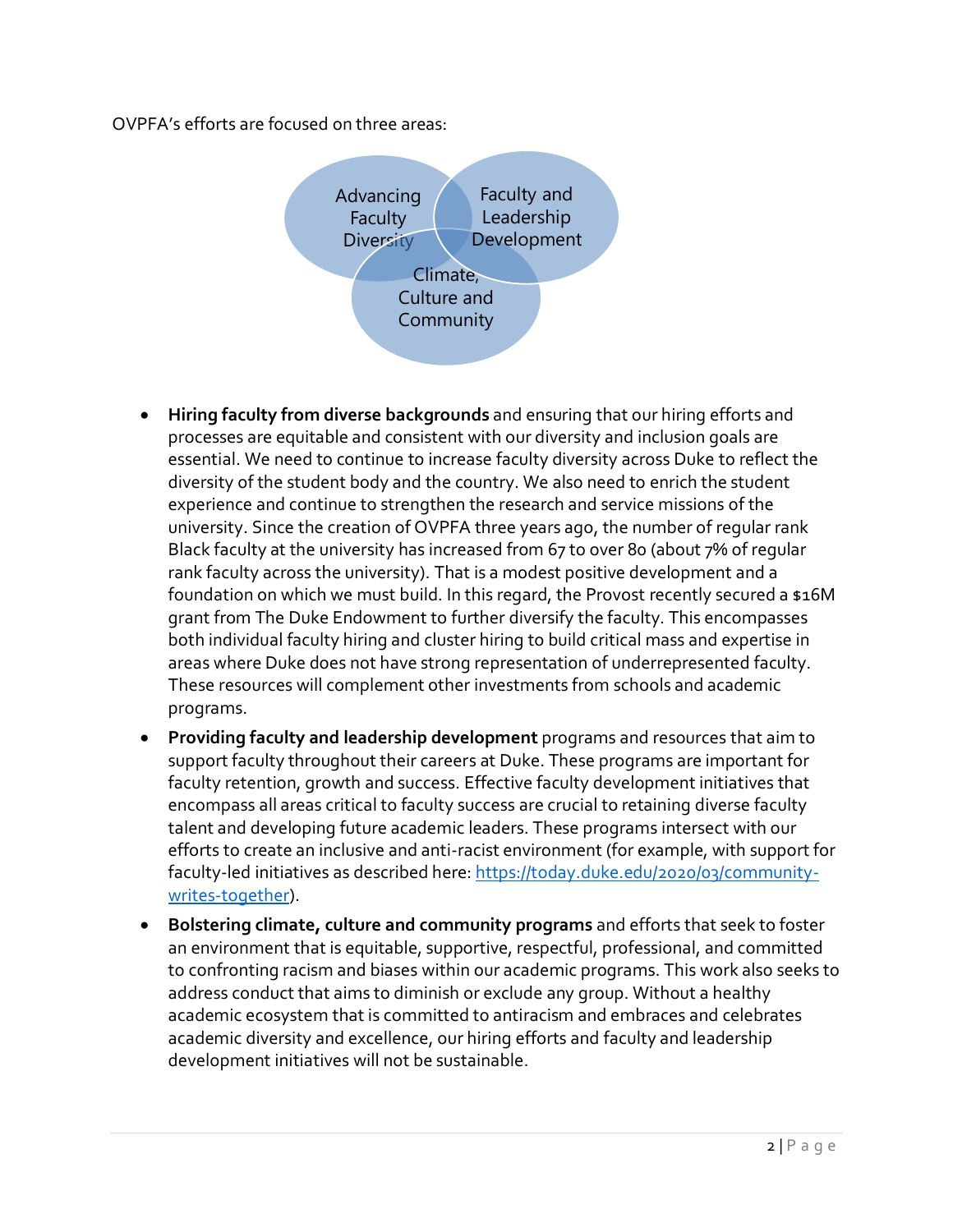For our antiracism and equity efforts to succeed, it is essential that they are evidence-based and that they are carried out with transparency and accountability. They also require the participation of and partnership with the faculty, academic units, students, and staff. Below we provide the specific action items that describe how we plan to implement this work and how we will measure its effectiveness. We commit to the following:

# *Advance Faculty Diversity in Academic Units*

## **Strategies and Programs:**

- 1. Build on the success of the Strategic Hiring for Faculty Excellence (SHFE) program and extend it for the next five years as funds permit; work with University Development to raise additional funds for this endeavor.
- 2. Continue to offer Inclusive Search Workshops to faculty search committees. Expand to include work for faculty to examine their own biases, and provide tools on how faculty can work to overcome them.
- 3. Use departmental self-assessments to determine areas for improvement as faculty work towards increased equity in hiring practices.
- 4. Work with academic units to make statements of Diversity, Equity and Inclusion part of candidates' dossiers.
- 5. Work with academic units to include an experiential component, such as a presentation on mentoring or working with students from different backgrounds, in faculty job interviews. These would also help to establish from the beginning that anti-racism is a value that all members of the Duke community should carry.
- 6. Expand the Visiting Scholars Program to build cohort structures for all current visiting scholars. Work with departments to ensure that visiting scholars have access to mentoring opportunities, departmental and institutional networks, and professional development resources.
- 7. Develop an Inclusive Searches Toolkit for search committees and chairs/deans to use during the search process.
- 8. Bolster local faculty recruiting efforts, including exploring hosting a Duke-led conference to attract underrepresented scholars from across the nation.

### **Assessment and Metrics:**

- Gather and review Institutional Research data on new faculty hires and departures to inform the actions of relevant academic units.
- Gather and review data on applicants, short lists, and finalists to assess depth of the candidate pool, demographics, and educational background, and use the data to work with the academic units to improve the search process.
- Keep records of the actions of search committees and programs to assess the processes and outcome of each faculty search, and use the data to inform units of areas where equity can be improved.
- Develop rubrics for assessing diversity and equity statements in applications for faculty positions, and incorporate them into faculty search processes.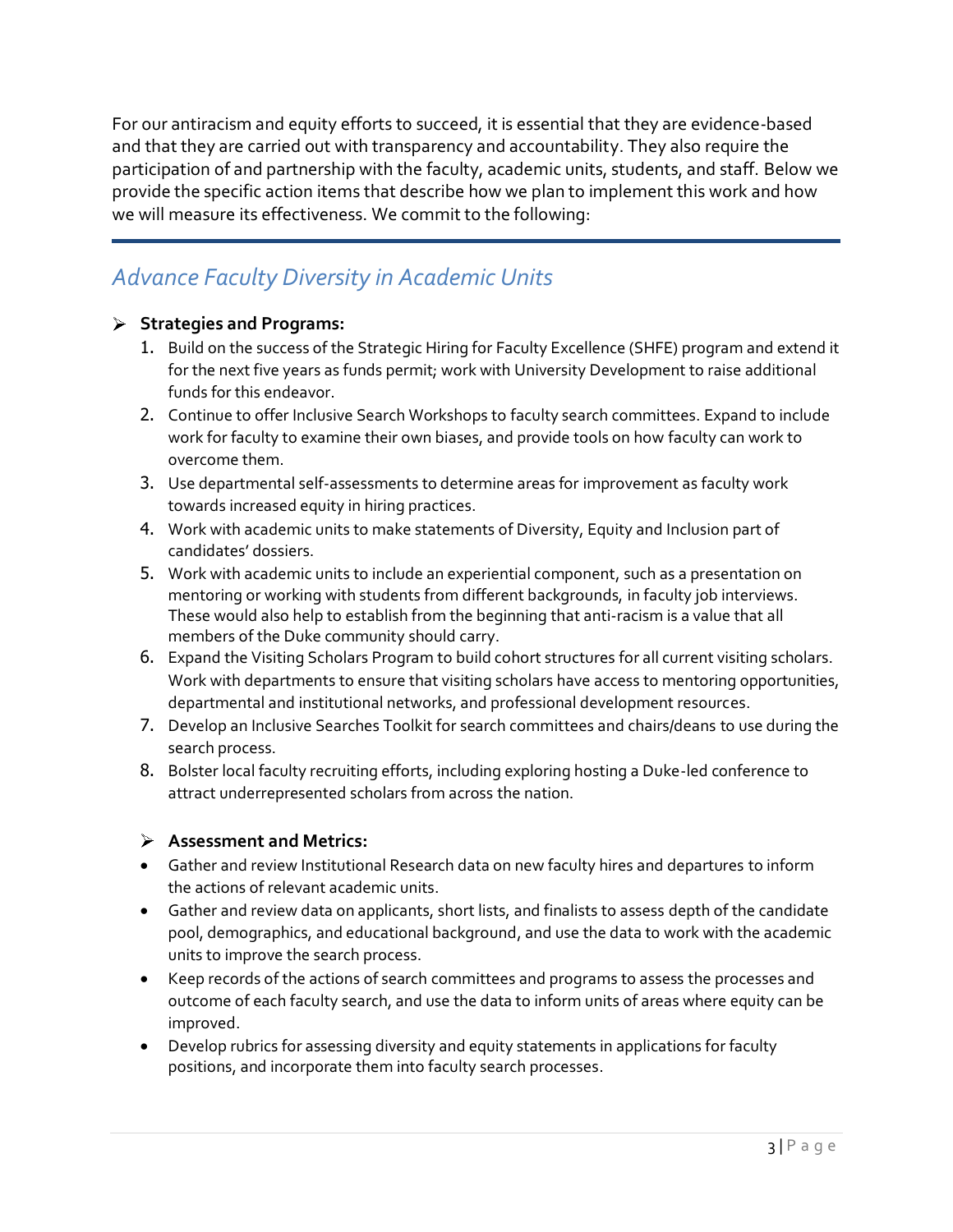## **Implementation:**

- OVPFA will oversee the Strategic Hiring for Excellence and Visiting Scholar program and will deliver Inclusive Searches workshops for search committees.
- OVPFA will develop resources and toolkits on inclusive and equitable searches.
- Departments will provide data and relevant information on their local climate, and develop clearly articulated plans for improving challenged aspects of their local climate, mentoring plans, and support of visiting scholars and potential underrepresented faculty candidates.
- Departments will work with OVPFA, the Office for Institutional Equity (OIE) and their local leaders to improve their identified areas for improvement.

# *Strengthen Faculty Development and Advancement Programs and Resources*

## **Strategies and Programs:**

- 1. Continue to offer the Faculty Advancement and Success (FAS) workshop series to provide learning opportunities, resources and networking for faculty peers, experts, and key campus leaders on issues relevant to the professional development and advancement of all faculty throughout their careers at Duke.
- 2. Use approaches that are more consistently equitable and anti-racist in the topics, design and implementation of the FAS series.
- 3. Provide extensions of the FAS workshops, including opportunities for in-depth sessions on how to expand the practical skills presented in the workshops (e.g., how to be anti-racist) to work towards behavioral changes.
- 4. Provide workshops on change-agentry and systemic change, and provide increased opportunities to allow faculty to introspect, examine and expand their own behaviors, contributions and roles in the systems at Duke.
- 5. Develop an anti-racism curriculum for faculty that combines historical background, primers on systematic racism, and tools and skills to promote equity and confront racism and bias in interactions with peers and colleagues and in classrooms and research groups.
- 6. Work with the Ivy Plus consortium (Faculty Advancement Network) to offer programs and resources for faculty on topics related to diversity and equity.
- 7. Work with schools, departments, centers, and institutes to develop programs tailored to their specific local needs and goals.

## **Assessment and Metrics:**

- Design surveys to assess the effectiveness of OVPFA workshops and programs to determine impact on faculty experiences and to ensure that learning objectives are accomplished.
- Use climate survey data as well as input from stakeholders and advisory groups to ensure that FAS workshop content is well aligned with unit level faculty development needs.
- Collect workshop participation data and feedback from departments and schools to inform offerings from OVPFA.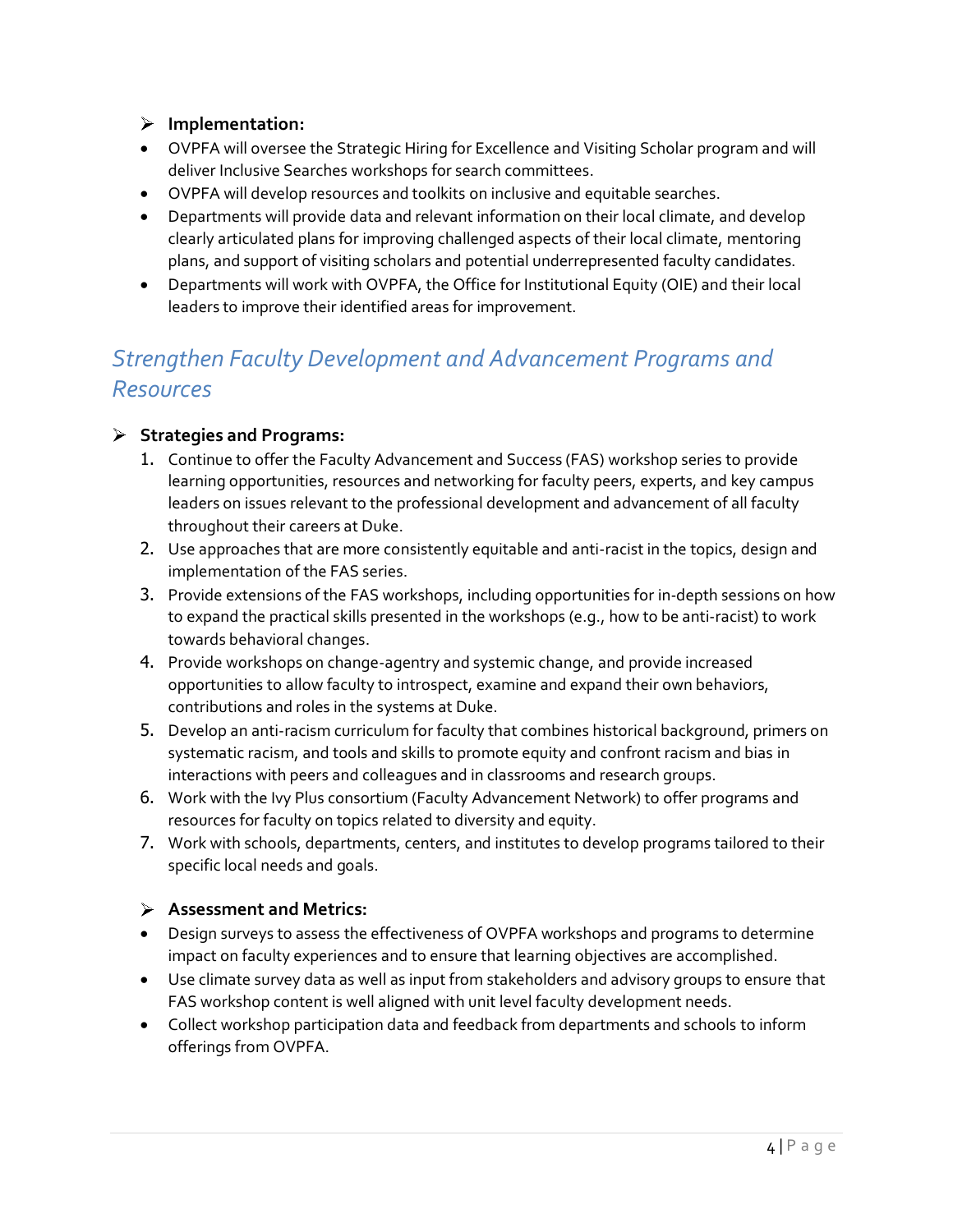## **Implementation:**

- OVPFA will develop content and deliver the FAS workshops. Some workshops will include partners from the Ivy Plus consortium, the Graduate School, the Office of Undergraduate Education, OIE, Human Resources (HR), Personal Assistance Services (PAS), external speakers, and other appropriate collaborators to increase diversity of thought, skills and perspective.
- OVPFA will develop resources and toolkits for faculty to continue to expand their knowledge and skills in areas related to anti-racist practices.

# *Highlight Faculty Success and Contribution, Promote Visibility, and Improve Support Systems*

### **Strategies and Programs:**

- 1. Work with University Communications to publish pieces highlighting faculty research and impact, with a special focus on underrepresented faculty.
- 2. Work with academic units to develop a culture of positioning faculty equitably to compete for prestigious awards and academic recognition.
- 3. Collaborate with and support faculty who are interested in leading symposia and colloquia related to anti-racism, and provide increased opportunities to engage with faculty across disciplines to elevate the exposure and expertise of underrepresented faculty scholarship.
- 4. Form a community of scholarship to highlight and connect the work and expand professional networks for underrepresented faculty.
- 5. Examine practices around faculty mentoring, particularly for underrepresented faculty groups, and standardize levels of support across schools.

### **Assessment and Metrics:**

- Gather and review data on faculty stories/profiles/interviews to ensure that we are reaching a broad and diverse segment of the faculty population, and use the data to inform future practices.
- Gather and review data on faculty awards and academic recognition, and work with the academic units to develop a culture of award nominations and diversity among the pool of nominees.
- Learn more about the work of faculty affinity groups and how to better engage their networks.
- Gather data from departments on their equitable mentoring and equitable onboarding practices during the faculty onboarding process, including processes for underrepresented faculty.

### **Implementation:**

- OVPFA will work with University Communications to highlight the work and scholarship of underrepresented faculty.
- OVPFA will work with Institutional Research (IR) and academic units on faculty awards and recognition to identify faculty, including underrepresented faculty, to consider for award nominations.
- OVPFA will partner with faculty and academic programs to support faculty-led conferences and symposia.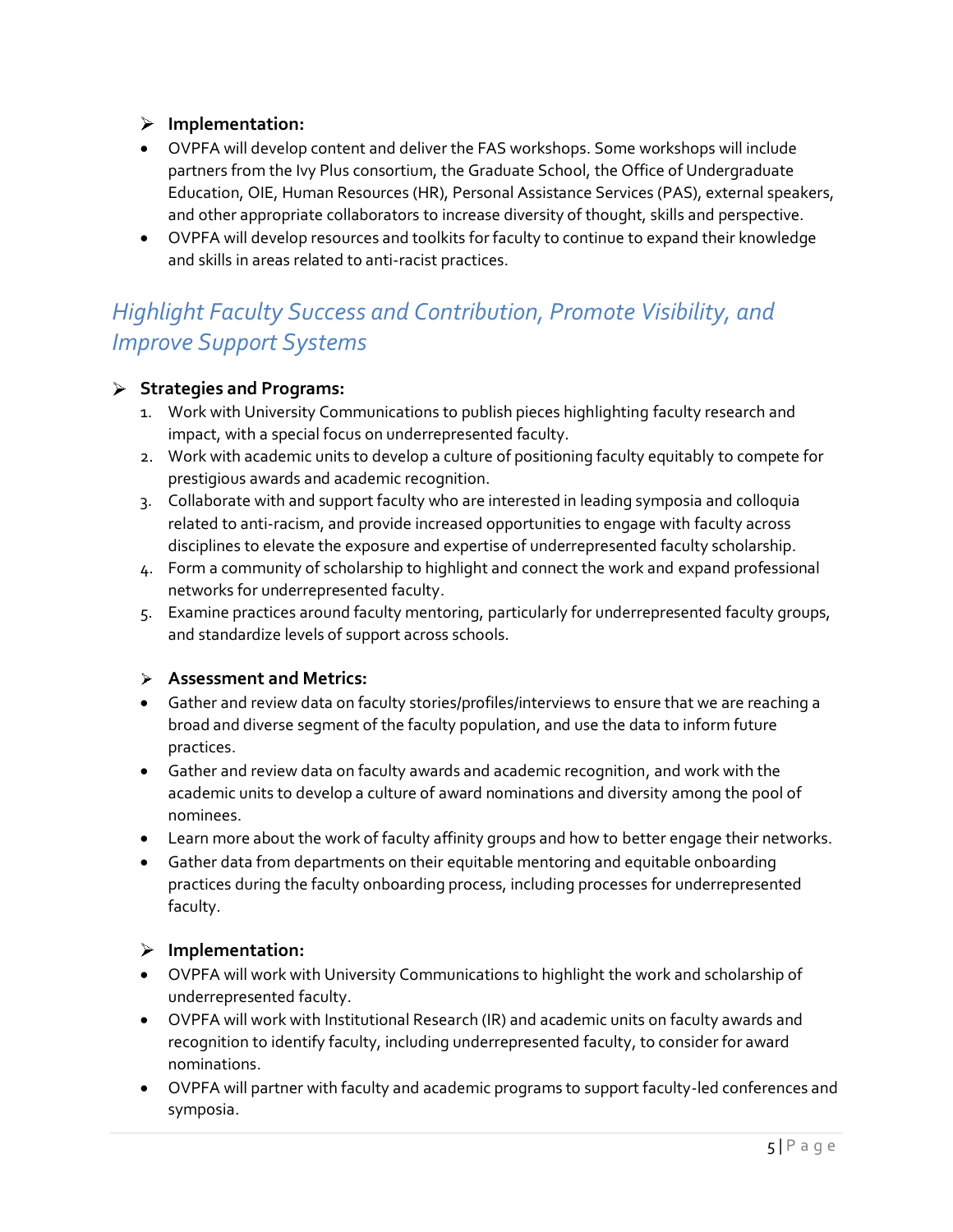- OVPFA will support faculty affinity groups to continue to highlight and support underrepresented faculty.
- OVPFA will support units in developing equitable mentoring plans for faculty, with a focus on underrepresented faculty.

# *Support Academic Leaders and Develop Leadership Pipeline*

## **Strategies and Programs:**

- 1. Continue to offer the Leading an Academic Unit (LAUD) workshop series for academic leaders with increased equity in program development and anti-racism content.
- 2. Use approaches that are more consistently equitable and anti-racist in the design and implementation of the LAUD series.
- 3. Provide extensions of the LAUD workshops, including opportunities for in-depth sessions on how to expand the practical skills presented in workshops (e.g., how to be anti-racist) to work towards behavioral changes.
- 4. Provide workshops for leaders on how to engage in and support change-agentry and systemic change in their units, and provide increased opportunities to allow leaders to introspect, examine and expand their own behaviors, contributions and roles in the systems at Duke.
- 5. Work with the Ivy Plus consortium (Faculty Advancement Network) to offer programs and resources for leaders on topics related to diversity and equity.
- 6. Collaborate with the Office of the President on a Leadership Fellows Program to introduce faculty to academic leadership.
- 7. Recruit a cohort of faculty to participate in the ACC Academic Leadership Network.

## **Assessment and Metrics:**

- Design surveys to assess the effectiveness of each workshop towards meeting the specified learning objectives and goals. Review assessment surveys after each workshop and program to inform future OVPFA offerings.
- Collect workshop participation data and feedback from departments and schools, and use this data to inform the improvement and development of programs and resources.
- Use climate survey data as well as input from stakeholders and advisory groups to ensure that LAUD workshop content is well aligned with faculty leaders' development and needs.
- Develop protocols to ensure that equity is present in the selection processes for participants applying to local and national leadership initiatives.

## **Implementation:**

- OVPFA will develop content and deliver the LAUD workshops. Some workshops will include partners from the Ivy Plus consortium, the Graduate School, the Office of Undergraduate Education, OIE, HR, PAS, external speakers, and other appropriate collaborators to increase diversity of thought, skill and perspective.
- OVPFA will work to develop resources and toolkits for academic leaders to continue to expand their knowledge and skills in areas related to anti-racist practices.
- OVPFA will oversee the initiatives to develop leadership pipelines and will be the liaison with the Ivy Plus and ACC ALN.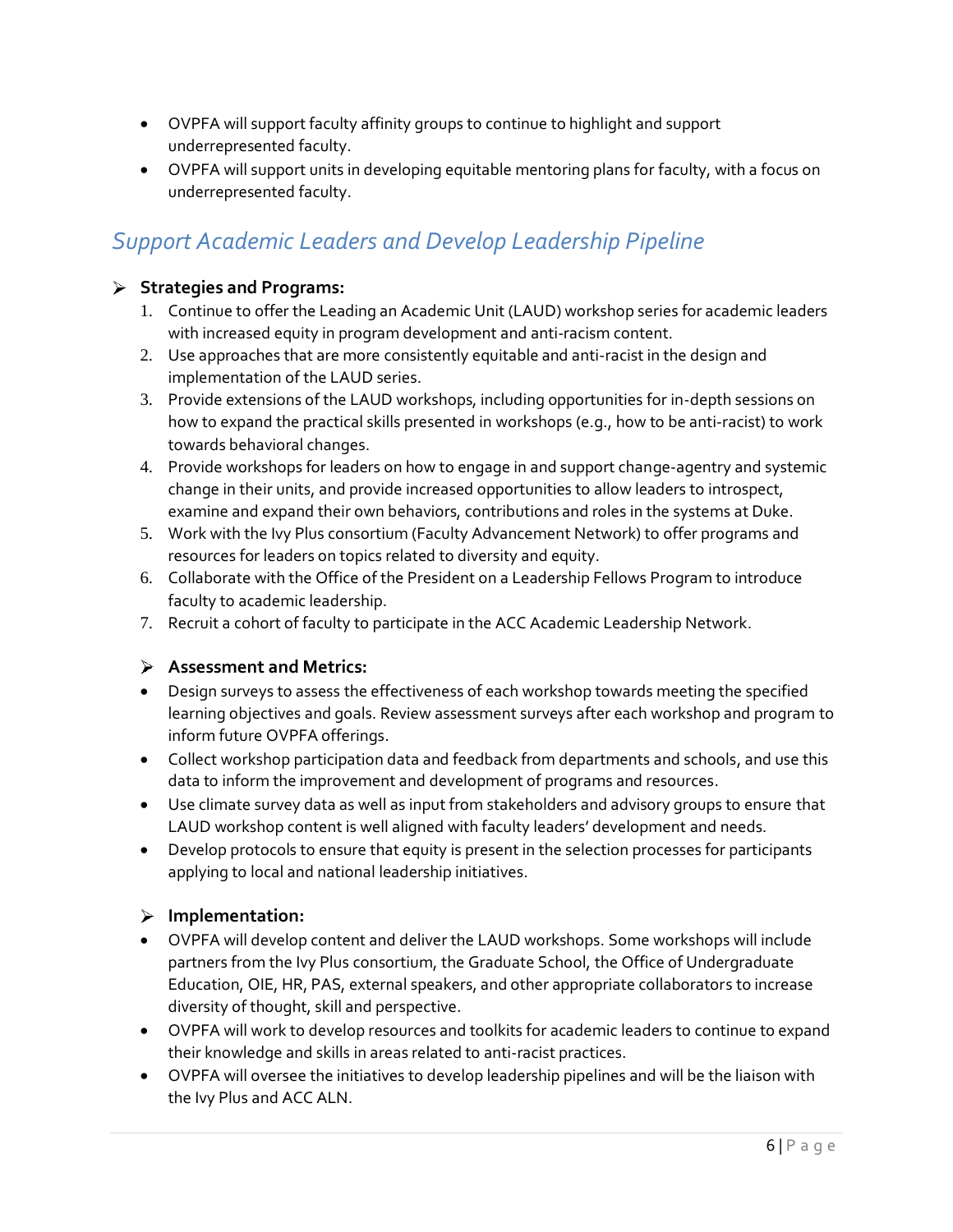# *Improve Academic Climate and Culture*

## **Strategies and Programs:**

- 1. Focus the upcoming cycle of OVPFA Seed Grants on anti-racist intellectual topics and projects.
- 2. Launch Faculty Commons virtual gathering space to develop communities of practice around faculty-centric issues (e.g., climate issues in departments, classrooms and labs), and provide educational and supportive spaces for faculty to discuss and learn of effective practices from colleagues and peers.
- 3. Work with departments and programs for increased accountability for faculty involved in conflicts, including helping them to navigate through challenging departmental situations with anti-racist approaches and follow-through measures.
- 4. Work towards implementing faculty training opportunities, such as the Cup of Coffee Program, for training individuals across all schools on aspects of professionalism and how they relate to our goals for diversity, equity, and belonging.
- 5. Develop a toolkit on climate and culture to expand resources and strategies for equitable practices in hiring, teaching, professional advancement, and mentorship.

## **Assessment and Metrics:**

- Work with partners at OIE and IR to develop templates for climate surveys that can be used in each academic unit.
- Use surveys, advisory groups, and other forms of data collection to regularly assess the impact of the work of OVPFA on overall faculty climate, and modify future programming accordingly.
- Undertake regular exit interviews with faculty that include a focus on climate and culture.
- Gather and review faculty retention, promotion and tenure data, and determine areas in need of systemic improvement.

### **Implementation:**

- OVPFA will partner with OIE and IR to develop climate survey templates for academic units.
- OVPFA will work with IR and OIE to help distribute surveys, gather and review faculty climate data, and work with the academic units to review the results and develop next steps.
- OVPFA will work with units to develop local interventions to improve climate and culture.

# *Information and Communication*

### **Strategies and Programs:**

- 1. Maintain current demographic and climate data for faculty on OVPFA website and link information to the Duke website.
- 2. Publish a recurring OVPFA newsletter that includes updates on events and relevant institutional/unit level efforts and data highlighting climate work.
- 3. Publish OVPFA annual reports on the OVPFA website.
- 4. Meet regularly with OVPFA Advisory Groups that include institutional and unit leaders, faculty, students, and academic staff.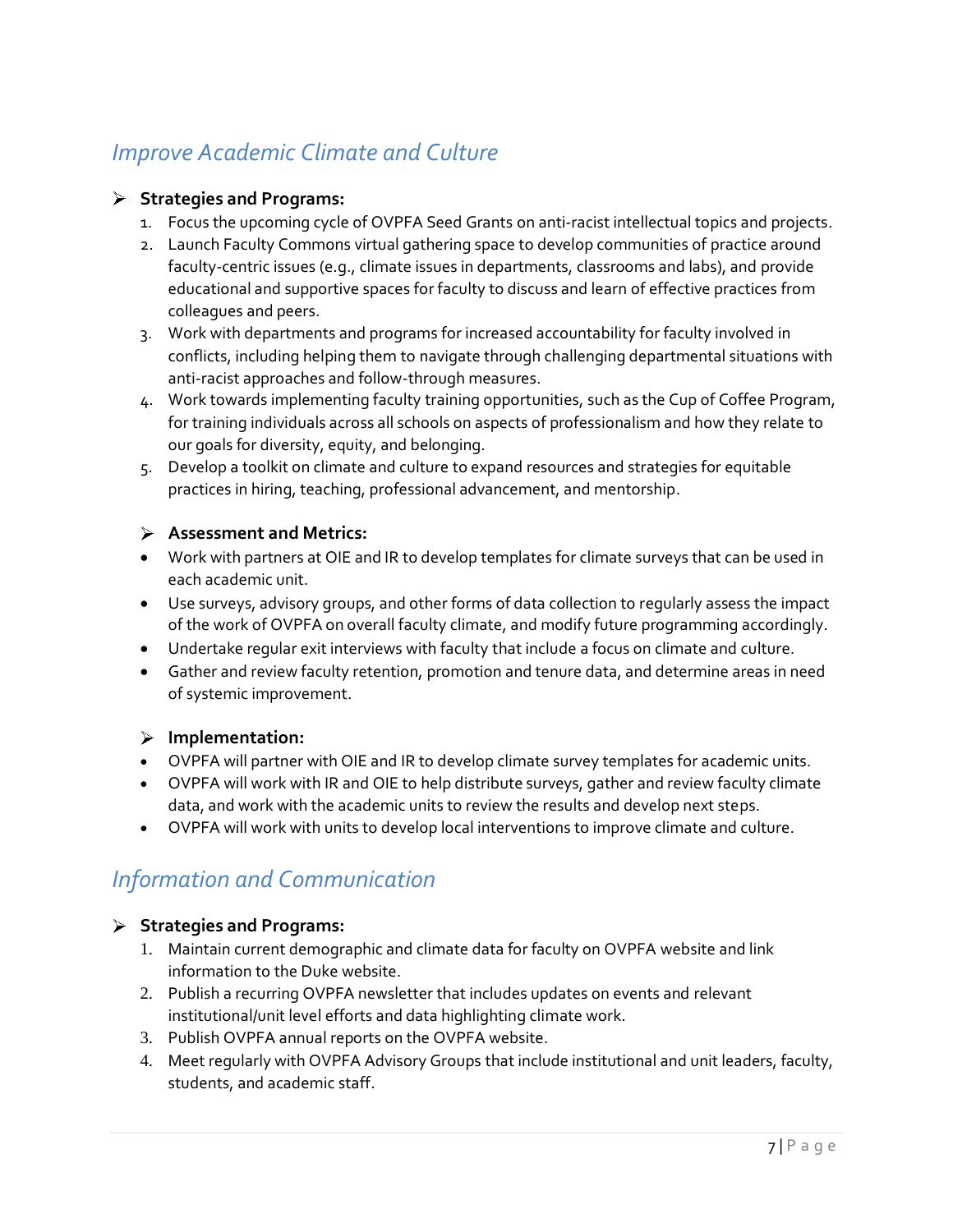5. Provide regular updates to Deans, Academic Council, and key campus committees and stakeholders, including students and academic staff.

#### **Assessment and Metrics:**

- Collect OVPFA website analytics to determine frequency of usage, most frequently used resources, etc.
- Survey relevant constituencies and stakeholders on the usefulness and quality of the data and information on the OVPFA website.

#### **Implementation:**

- OVPFA will work with OIE and IR to develop a comprehensive dashboard and website.
- OVPFA will work with University Communications and academic units to highlight the diversity of our faculty, their work, accomplishments, and impact.

## *Accountability, Governance, and Policies*

#### **Strategies and Programs:**

- 1. Collect academic unit bylaws and develop templates for equitable academic unit bylaws and policies, including promotion and tenure, annual reviews for Regular Rank (RR) and Non-Regular Rank (NRR) faculty, and program reviews.
- 2. Work with academic units to standardize and clarify standards for promotion and career advancement for NRR and RR Non-Tenure Track faculty.
- 3. Develop a toolkit for academic leaders on processes involved in equitable and transparent governance.

#### **Assessment and Metrics:**

- Review climate survey data and work with academic units and leaders on action plans to address concerns.
- Undertake regular exit interviews with academic leaders and faculty with a focus on governance and policies.

### **Implementation:**

- OVPFA will work with academic leaders to develop review templates for departmental reviews that take into account diversity and equity.
- OVPFA will partner with OIE, HR and academic units to enhance guidelines and policies to address conduct that violates policies and expected norms of professionalism.

In addition to these activities of the OVPFA, the Provost's office will partner closely with Student Affairs on anti-racism training and orientation for students (the first iteration of this in August, 2020 was very well-received), enhancing support of our students who are experiencing pain or trauma related to social injustice, on strengthening Hate and Bias policies, and on advancing conversations on racism and social justice. Together with schools, we will ensure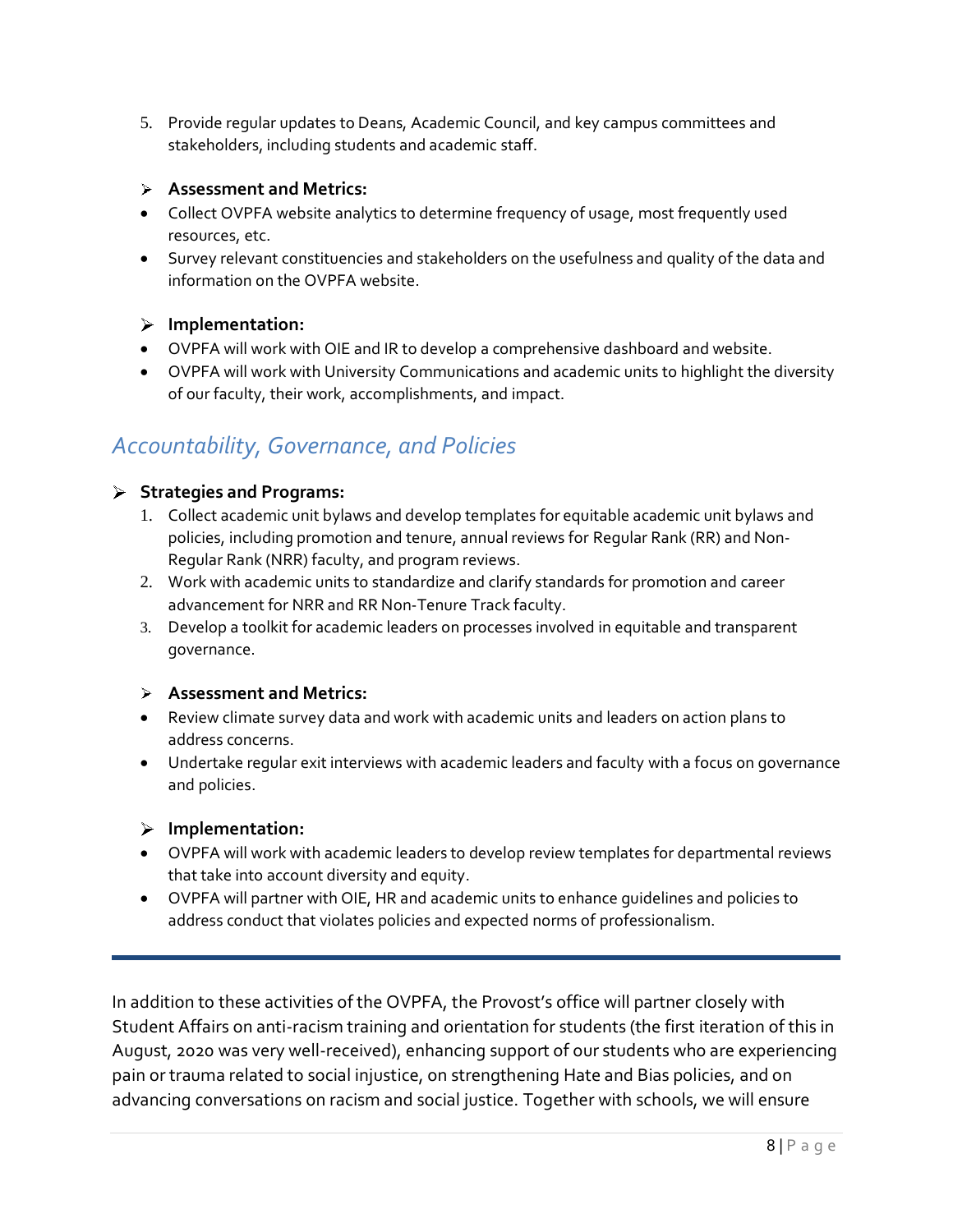that anti-racism is woven into our curricula and university programs so that no Duke student will leave without a firm understanding of the societal problems of structural racism, social injustice, and inequality.

With the Office for Institutional Equity, we are creating a dashboard and website to post historical and ongoing faculty demographics and climate data trends as well as a common website that aggregates the many activities described here. We will also provide resources to catalyze research into racism, racial disparities, the history of racism in the south, and other related areas and will help to organize and elevate Duke's scholarship in these domains.

Each school and academic support unit has been asked to develop a comprehensive plan to combat racism and address issues of diversity, equity, and inclusion for their faculty, students and staff. We have developed a rubric to evaluate these plans which we will be applying to all plans in the next several weeks. The articulation of the following will be assessed and discussed with the unit leaders, to assist in plan development and implementation:

## **ELEMENTS FOR ACADEMIC UNIT PLANS**

## **Vision and Culture**

*'Who' is the school? What are the stated values? What are the community expectations and guidelines?*

### **Personal Accountability and Development**

*What is the role of each member of your unit? Are all individuals able to professionally thrive in your school?*

### **Systemic/Structural Evaluation**

*How is your unit structured? Who is responsible for upholding policies? How is equity ensured at each level?*

### **The Academic Mission**

*What is the curricular focus in your unit? Do students learn in equitable environments?* 

In addition to activities within and between schools, the Provost's office is supporting a wide range of anti-racism programs within all of the [University Institutes and](https://spotlight.duke.edu/anti-racism/wp-content/uploads/sites/72/2020/10/antiracism-uics-9-14-20.pdf) Centers.

The Provost's office will partner closely with Student Affairs on anti-racism training and orientation for students (the first iteration of this was offered in August, 2020 and will be enhanced and repeated annually), enhancing support of our students who are experiencing pain or trauma related to social injustice, and on advancing conversations on racism and social justice. Importantly, a revised policy on **Hate and Bias** was recently [released](https://t.e2ma.net/message/he4ffd/1tx0xx) to address incidents directed against undergraduate students; graduate and professional students are